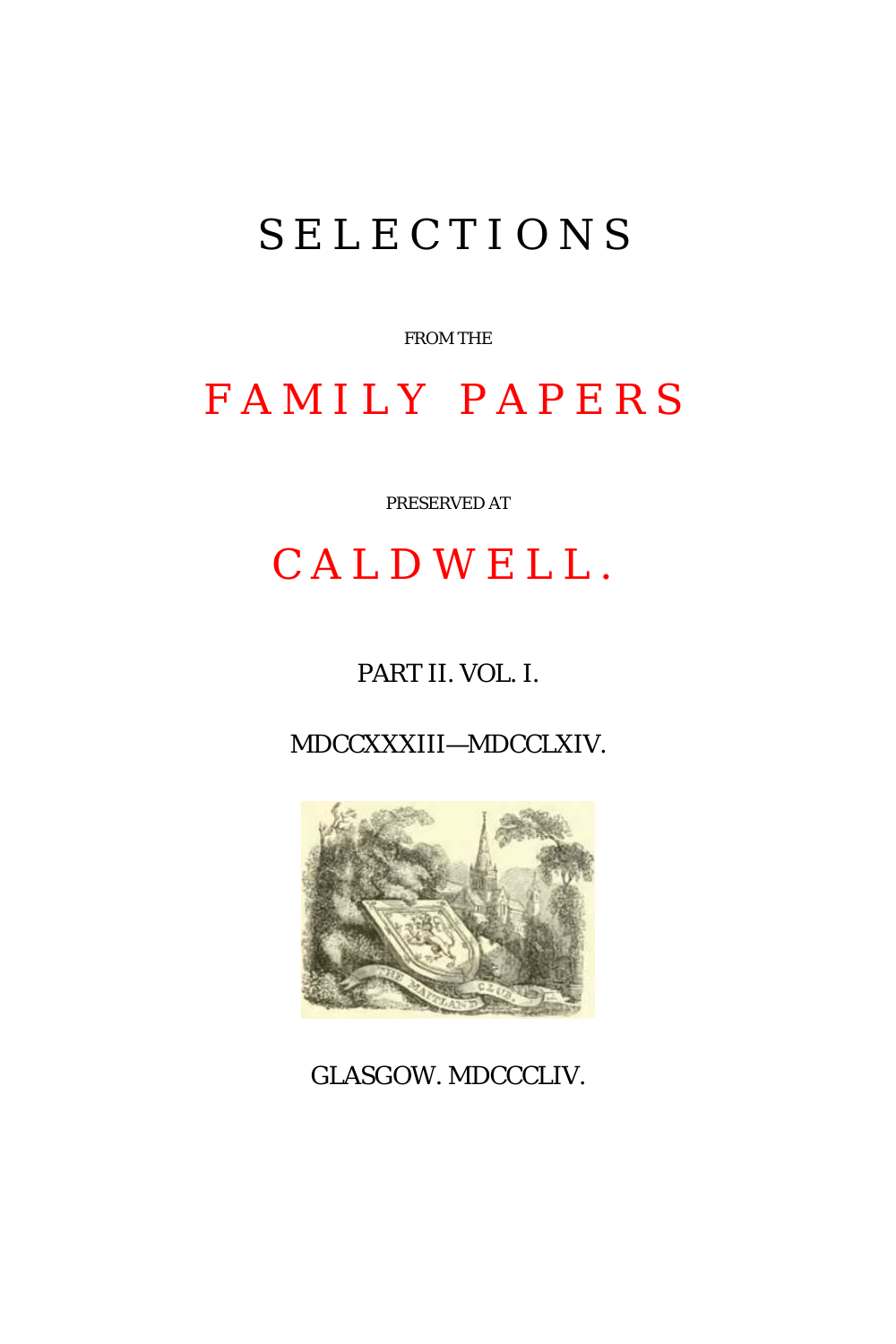## PRESENTED

TO

## THE MAITLAND CLUB,

## BY WILLIAM MURE

OF CALDWELL.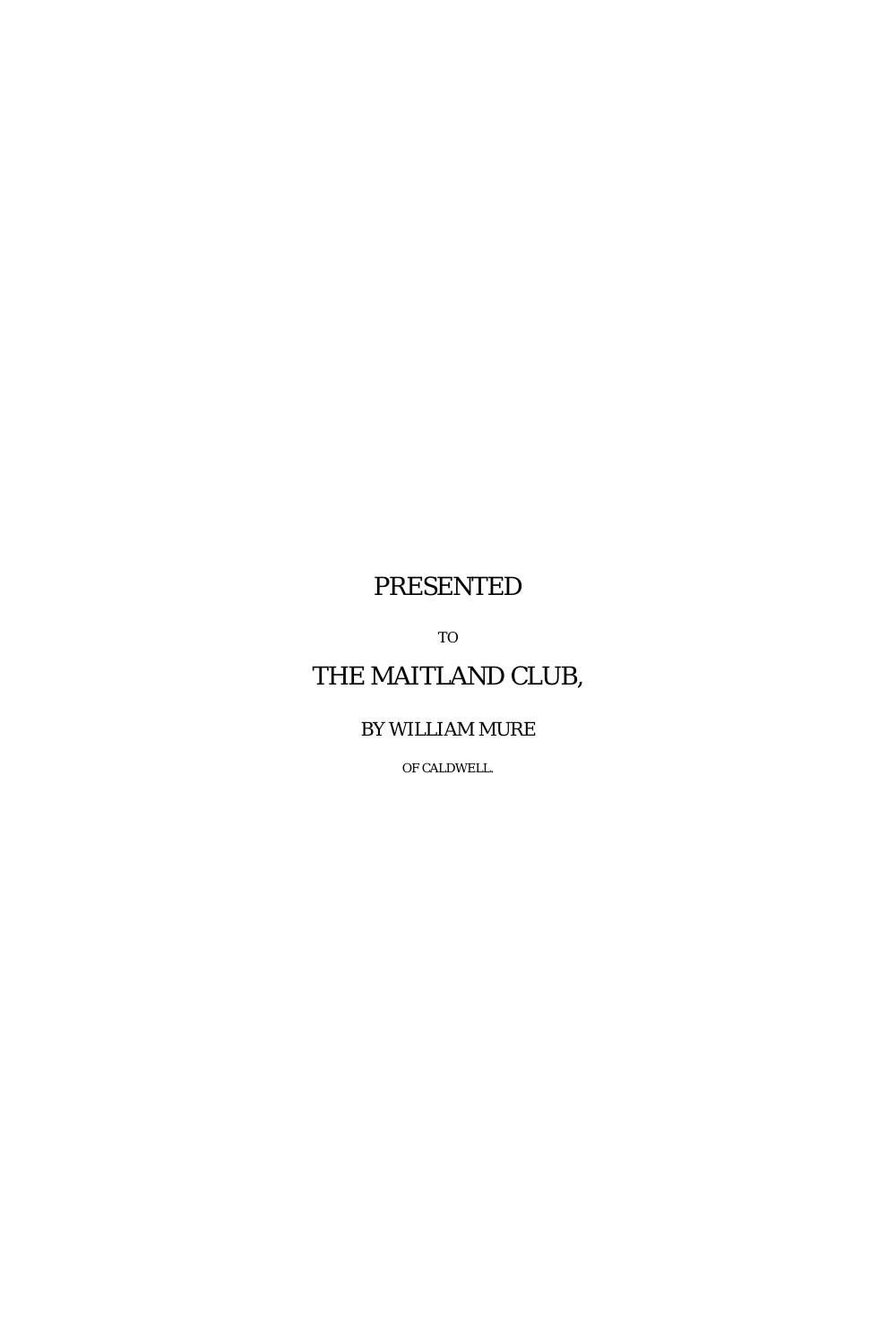## 1745.

- XXIV. Glasgow, November 4. Thomas Miller, Esq. of Glenlee, to Mr. Mure: Rebellion in this year— Pretender's march towards England.
- XXV. November 4. John Graham, Esq. to Mr. Mure: Same subject.
- XXVI. Alanbank, November 8th. John Coutts, Esq. to Mr. Mure: Same subject—Provost Archd. Stuart's affair.

#### 1746.

- XXVII. Glasgow, February 10th. Thomas Miller, Esq. to Mr. Mure: Full account of the battle of Falkirk.
- XXVIII. Address to his Majesty from the County of Renfrew on the suppression of the rebellion, drawn up by Mr. Mure.
- XXIX. London, December 25. James Oswald, Esq. of Dunnikier, M.P. to Mr. Mure: Proceedings in Parliament.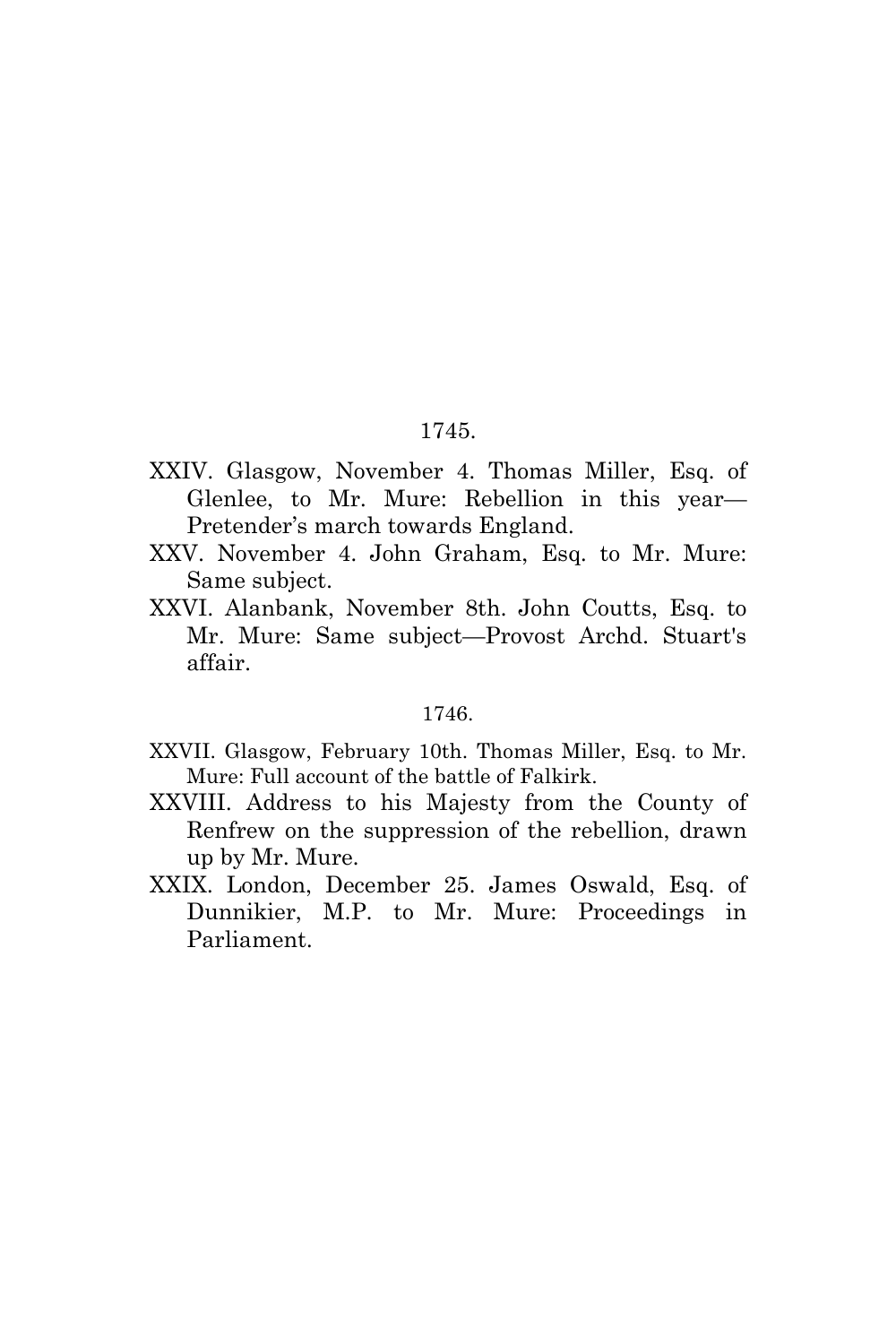## XXIV.

## **MR. MILLER, OF GLENLEE, TO MR. MURE.**

Glasgow, 4th Novbr 1745.

My dear Willie,

The situation of affairs in this country at present is such as must certainly engage your concern and attention not a little. It is a melancholy subject to write of, and what perhaps few people would choose to volunteer upon; but I have learnt to put a strange value upon your friendship; and, as I thought my intelligence of what is passing in Scotland would be agreeable to you at present, I was fond to contribute, as far as was in my power, to your satisfaction in that particular. It may seem indeed that my correspondance is not extremely valuable, when, by reason of my present situation, I am unable to inform you with certainty, either of the number or motions of the Highland army. Our last letters from Edr. advise us that they evacuated that place by the march of their advanced guard upon Thursday last, their main body upon Friday, and their rear guard yesterday afternoon. They at present occupy the towns of Dalkeith, Musseleburgh, and the other villages adjacent. There is a report to-day that they are upon their march towards Lauder, in order to attack Berwick before Generall Wade come up with the army.

But whatever may be in this report, they certainly give out in their army that they are to meet Genl. Wade and fight him so soon as he enters Scotland; with what probability of success I shall leave you to judge, when I have informed you,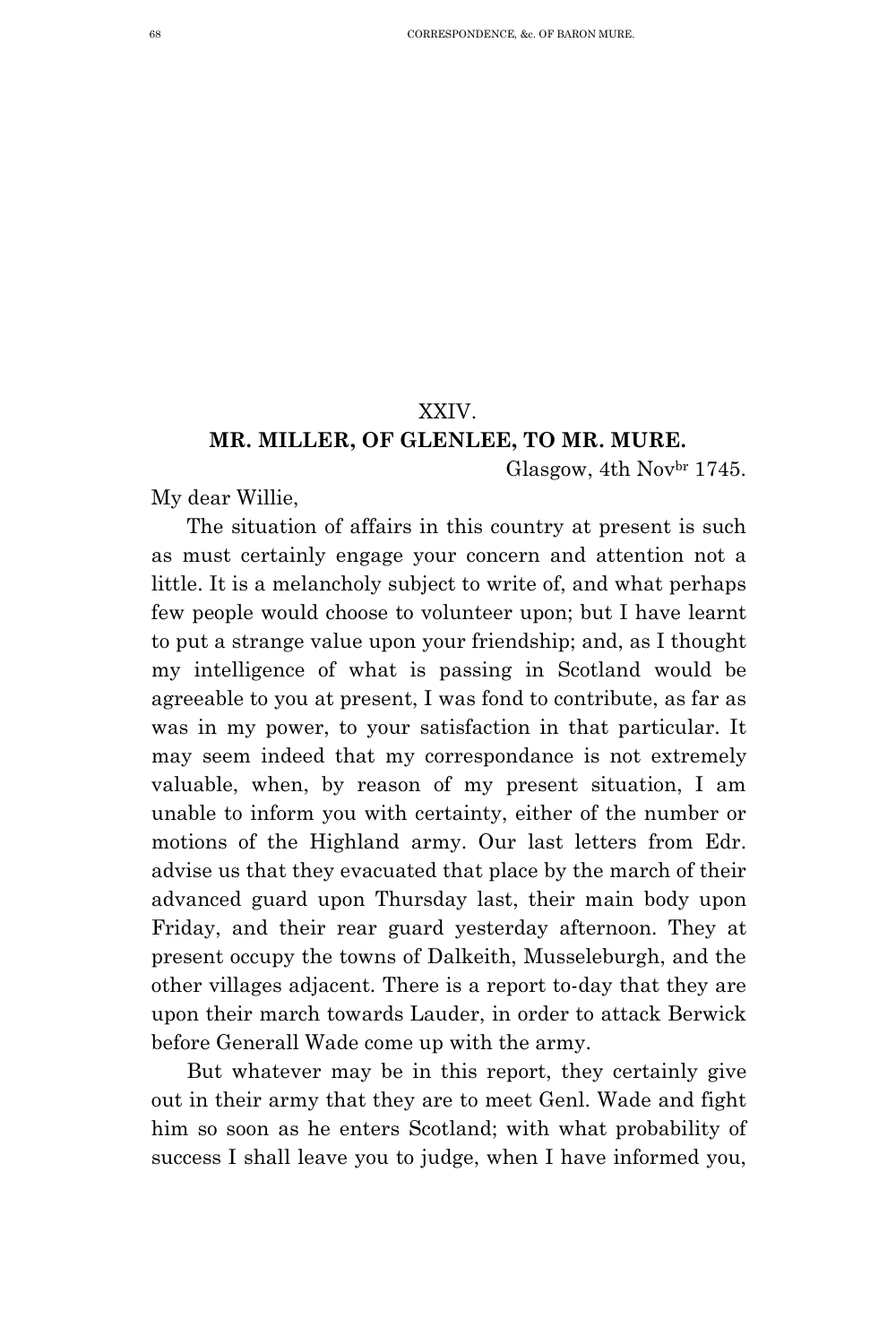that, according to our latest advices, their army upon Thursday last was not 7000 strong, and of these not above 5000 Highlanders.

It is extremely surprissing to us here that so little pains has been taken to guard the northern coasts. No less than four ships have lately landed from France, with 12000 stands of arms aboard each ship, besides some cannon, money, and military stores. The cargoes of all these ships had safely landed at Edr. before the march of their army, by which means they are not only all compleatly armed, but have likewise a considerable quantity of arms to carry alongst with them for the service of their English friends. This day we have certain accounts of the arrival of two more French ships at Montrose, with arms and other stores, but no men.

But we imagine that their cargoes will hardly be gott up to their army in time, especially now that their battery near Aloa, by which they commanded a passage over the Forth for their other cargoes, is demolished. By this passage they saved a very long carriage by the heads of Forth, where the roads moreover are almost unpassable; so that it would have been of great consequence if this passage could have been prevented. However, after repeated trialls by his Majesty's ship the Happy Janet, it was found impossible to disturb them, or hinder their whole convoy to pass, consisting of above 100 cart loads, besides artillery.

A few days after the passage of their grand convoy, a party of about 40 Highlanders happened to pass at the same place, of which General Blackney having been informed, sent out a party from the Castle of Stirling, under Lieutenant Abercrombie, who, having surprised the Highlanders, put them to flight, and, with the assistance of the countrey, took sixteen of them prisoners, with their whole baggage. It is surprising what a spirit begins now to appear thro' the whole countrey. Last Wednesday, being his Majesty's birth-day, the inhabitants of Perth inclined to give some publick evidence of their loyalty, in which they were interrupted by a party of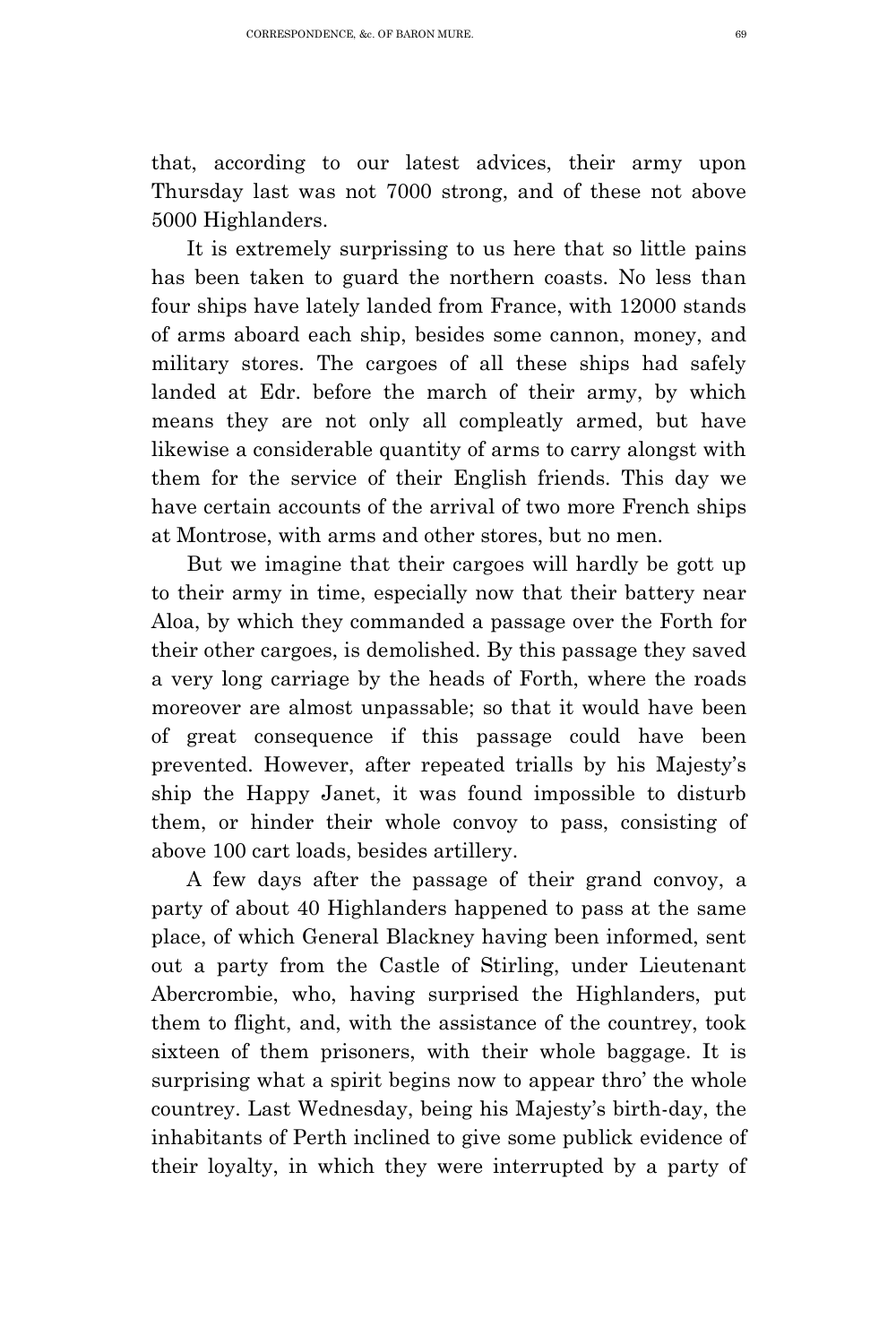Highlanders, then in the town. Upon which the mob rose, disarmed the whole party, killed a French officer who happened to be amongst them, wounded severalls, and drove the rest out of town. Poor wretches! it would pity you to hear how their parties which come off from the army are hunted doun, in their passage through this west countrey homewards. Severall instances of this have happened since their march from Edr. which has already occasioned a considerable desertion, and which in all probability will increase, in case they should turn their backs upon the King's army, and endeavour to enter England by the west road, which many people imagine they have in view.

There has been no junction of any considerable persons to their army for some time. You have heard of Ld. Kilmarnock's being with them. His Lordship had the honour of uplifting the excise from the town of Falkirk last week, and of lifting some horses for his Highness's use from that neighbourhead. We have long heard of the McDonalds and McLeods being upon their march to Edr. But as we have not heard any mention of them for some days, we hope the President<sup>[1](#page-5-0)</sup> has at length prevailed, and keept them at home. If the McLeods come up, our friend Sandy McLeod[2](#page-5-1) certainly comes with them.

Lord Kenmure, (as you might see from the newspapers,) has been up at Edr. and kissed the Prince's hand. His joining of them was so little doubted of, that, to my certain knowledge, a good many horse were pressed, to be formed into a body under his Ld.ship's command. However, after spending some time at Edr. and conversing fully with their Generals and Statesmen, he found their affairs in such confusion, and in so desperate a way, that he privately withdrew from court, and has returned to his own countrey. What I have said of the motive of my Lord's return you may

Ĩ. <sup>1</sup> Duncan Forbes of Culloden, Lord President of the Court of Session.

<span id="page-5-1"></span><span id="page-5-0"></span><sup>2</sup> This Alexander Macleod. advocate, had been sent by the Pretender from Edinburgh on a mission to the chiefs of Sky, to induce them to join.—Home, Hist, of Rebel], pp. 130, 324.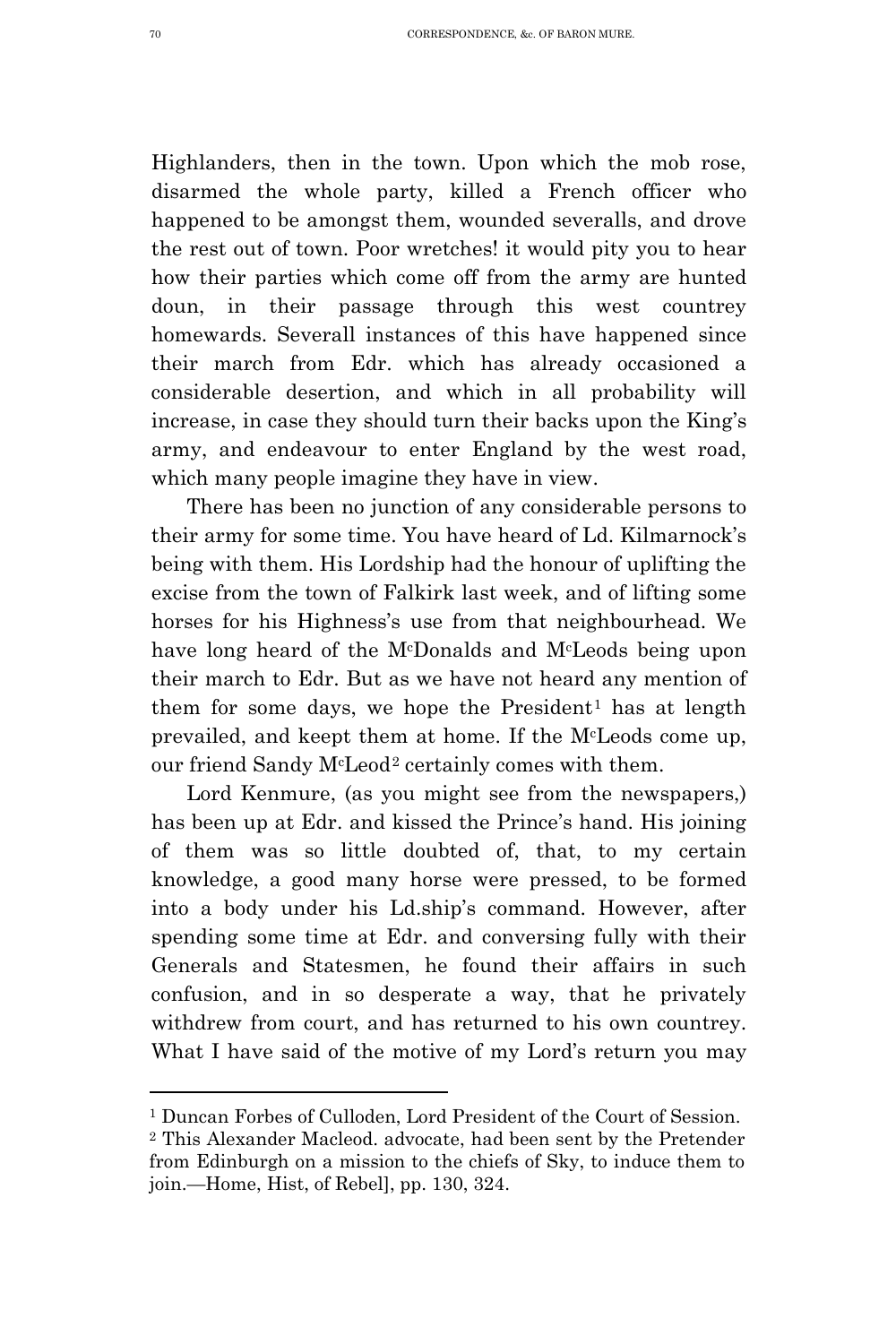depend upon, not as a conjecture of my own, but as the reall account of his Ld.ship's conduct. Poor Camming, our friend, is with them. I likewise hear of Ferguslie's<sup>[3](#page-6-0)</sup> having joined no earlier than Tuesday last. Sir Ja: Stewart continues under his parole, and is preparing, as I am told, to return soon to Coltness with his family.

You have probably heard of an accident which happened to Ld. Dundonald last week. He happened to be going in to Edr. to see my Lady, and having come up with a coach in which Lochaill's Lady and children were, near to town, he thought he would meett with less trouble from the Highlanders, if he rode into town with the coach. It happened to be pretty late when they came to West-port, which happened to be shutt. Upon which the coachman crying out to open the gate to friends and Prince's people, the castle having overheard, fired down upon them as they entered the Grass mercat, by which my Lord's horse was shot under him; his servant was killed upon the spot, and Stalker's wife, who was in the coach, and goeing in to see the Prince, was shot through the hip so dangerously that her life is despaired of.

### XXV.

## MR. JOHN GRAHAM[4](#page-6-1) TO MR. MURE.

Glasgow, 4th Novr 1745.

Dr Sir,

As I hope long before this time you have got safe to London, I shall acquaint you with any material news that occurs here, and must earnestly begg, that you will be so good as to let me know what is passing with you, in relation to the confusions that have so long disturbed this country.

We are now certainly informed that the whole of the Highland army, which, by the best accounts we have, consists of 6000 Highland men, and 2000 Volunteers from the Low

Ĩ.

<span id="page-6-0"></span><sup>3</sup> Cochran of Ferguslie, in Renfrewshire.

<span id="page-6-1"></span> $4$  See No.  $xxi$ .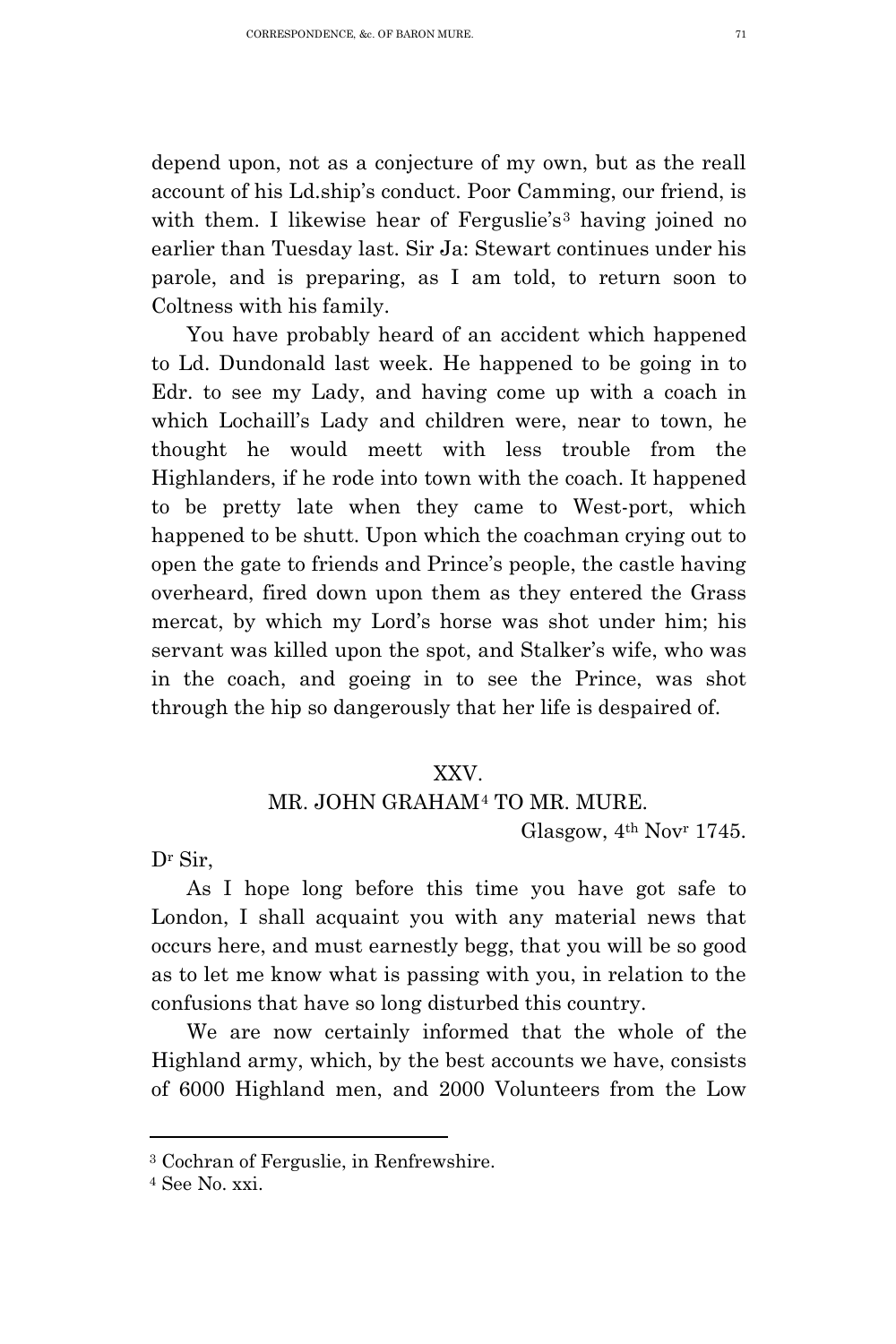country, have marched from Edinr. the length of Duddistown, in order, as they give out, to meet Marshall Wade, and fight him; but my own opinion is, that they will wait where they are, untill he is a day's march on this side of Berwick, and then in the night time endeavour to give him the slip, and so march streight for Westmorland, and from that to Wales, if they are not prevented; for they have seiz'd as many horses as are not only sufficient to carry their whole baggage, but likeways to mount all their Volunteers, that would never be able to march up with the Highlanders. We are like ways very well informed, that Genll. Wade was to be at Berwick as on Saturday last, and our accounts say, that there are 15000 regular forces with him, so that we all hope that a little time will extricate us from the difficulties we have laboured under: and as I doubt not but you will have heard of the narrow escape that my Lord Dundonald had, I shall acquaint you of the true state of that case. My Lord, it seems, when I was in the country, had been strongly importuned to come into Edinr only for a day or two; and, without acquainting his Governour, he hired a couple of horses on Saturday was a fortnight, and early on the Sunday there after he sett out for Edinr and carried with him one Moy, a horse-hirer. He arrived at the West-port at Edinr about nine that night, and he there overtook a coach that was carrying in some of Lochell's children, and, as the gate was shut, Moy the hirer was so foolish as to call out to open the gate to some of the Prince's people. This was heard from the Castle wall, upon which they fired a cannon with grape shot, which killed Moy the hirer, and my Lord Dundonald's horse under him, and wounded a gentlewoman that was in the coach with Lochell's children. My Lord returned to this place, two day's thereafter, sufficiently convinced of the folly of that visite. Sir Robert Morton had just such another escape last week; for as he was going to his own house, a shot from the Castle carry'd away a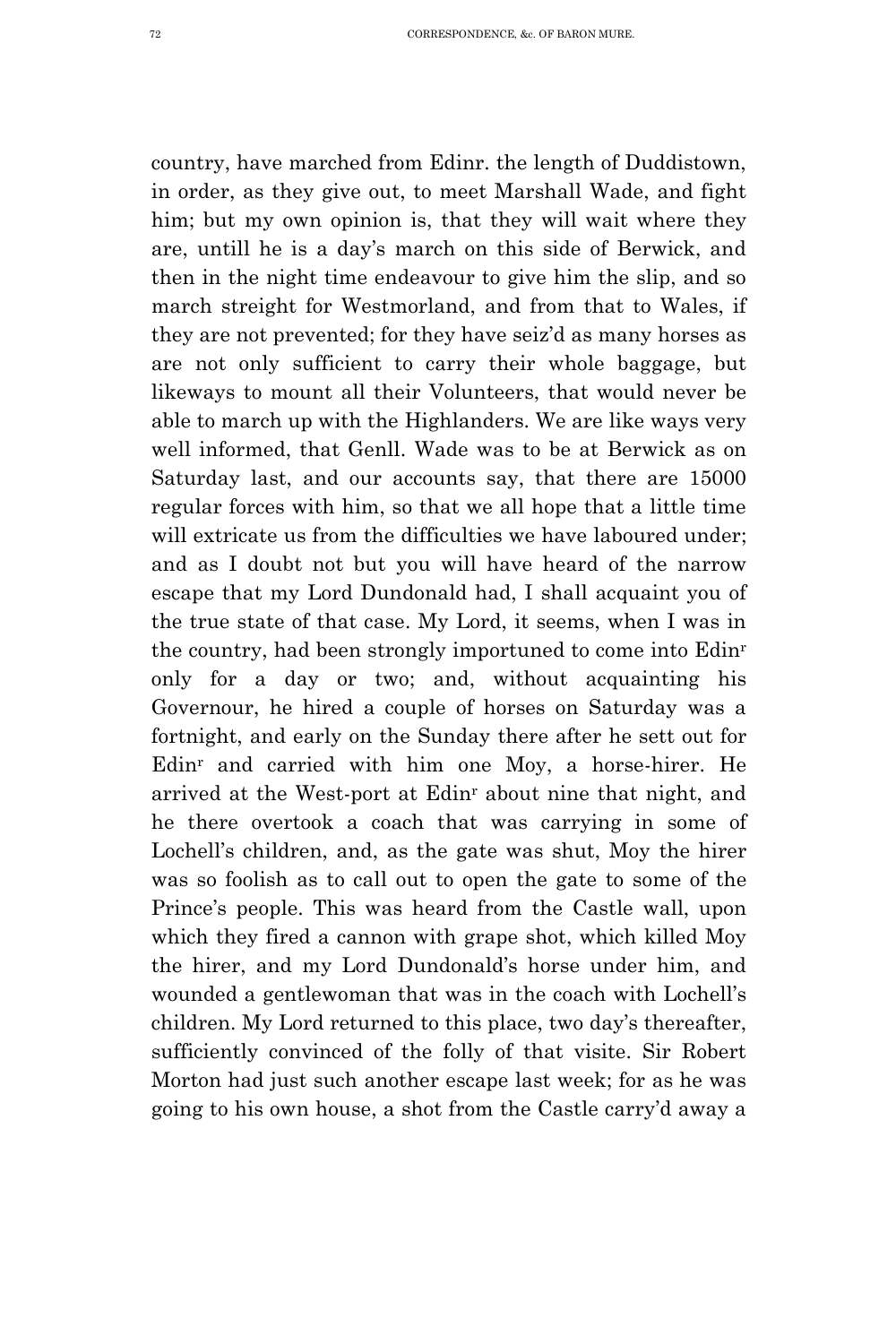part of his boot head, and killed the horse he rode upon. I have but too much reason to believe that F—g—lie<sup>[5](#page-8-0)</sup> has been so foolish as to joyne the Highland army, and I am,  $D<sup>r</sup>$  Sir,

Your most humble Sert

JOHN GRAHAM.

I must likeways use the freedom to give you the trouble of the inclosed letter.

### XXVI.

## JOHN COUTTS, ESQ.[6](#page-8-1) TO MR. MURE.

Alanbank, Novr 8, 1745.

Dr Sir,

I wrote Mr. Oswald last post, and sent him a state of facts relating to the entry of the rebell army into Edinburgh, as I could make them out from my memory. If they have come regularly to his hands, he has no doubt showen them to you; but, lest they have miscarried, I have sent you a copy[7](#page-8-2) which is not very correct, as I had little time for writting out either the principall or the copy, and had no emanuensis to assist me but one of my sons, who has not been as yet used to writting anything but versions at the schooll. However, should the principall to Mr. Oswald miscarry, I doubt not but you'll be able to hammer out the facts one way or other. When I come to town, I may probably send you a more regular state from the city records. Mr. David Hume -wrote anxiously to know the state of that affair. I wrott him enclosed in my letter to Mr. Oswald, and I desired Mr. Oswald to furnish him with a copy of the facts. In case my letter to Mr. Oswald has miscarried, you'll please to forward to Mr. Hume the enclosed letter, with a copy of the inclosed narration, which you may put, if you please, in some better order or dress. There are no doubt many facts I have ommitted which might be of use in our friend's[8](#page-8-3) vindication, which will be suplyed by himself

<span id="page-8-3"></span><span id="page-8-2"></span><span id="page-8-1"></span><span id="page-8-0"></span>Ĩ. <sup>5</sup> See note 3 to No. xxiv.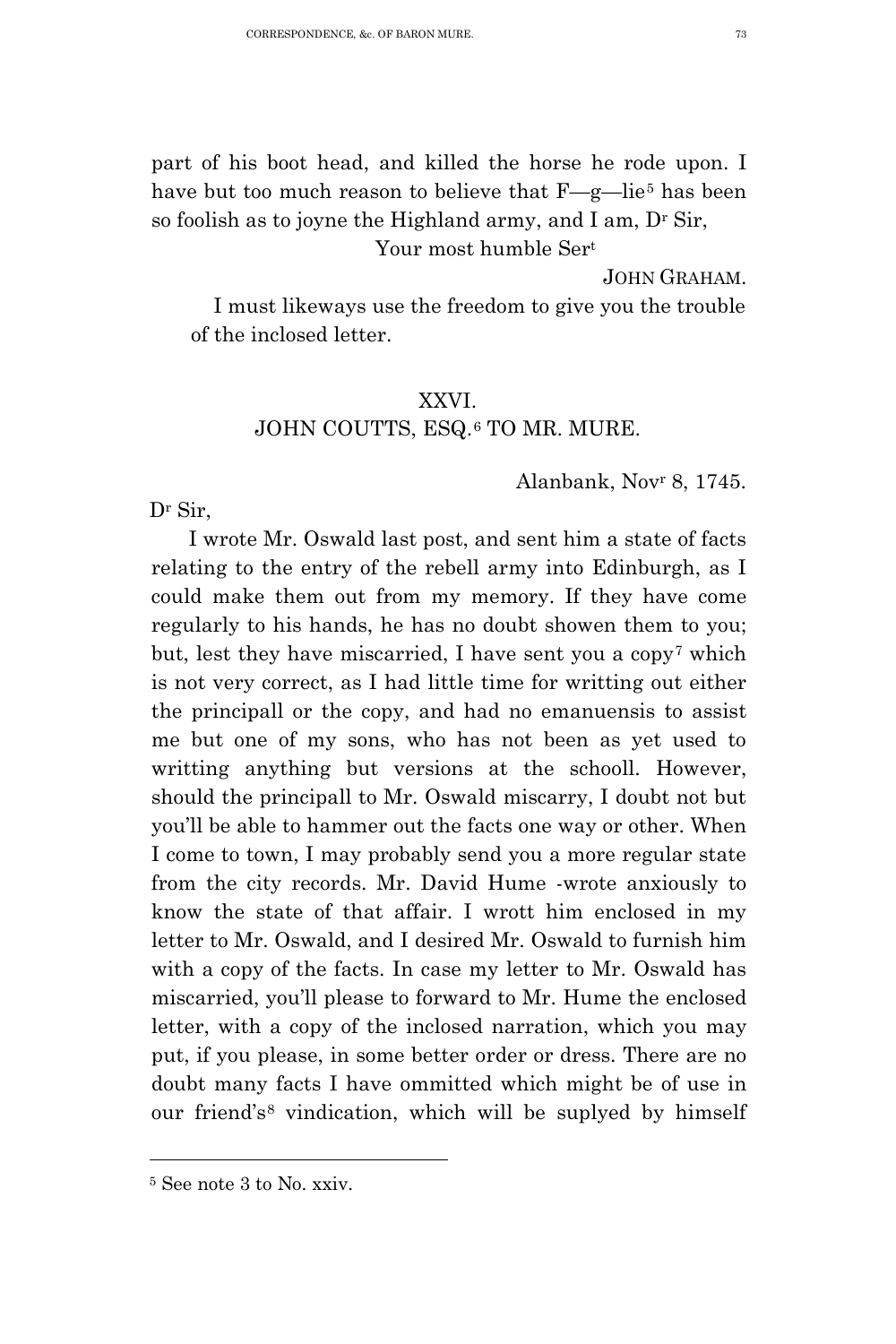when you see him. You know he has a very great property at Leith—

I may say his all—lyeing in wine-cellars. Whether he has thought proper to stay to look after his property, when it's in such hazard from the lawless governours they have for some time had in Edinburgh, or if he has gone to take his seat in Parliament, I know not; but in any case I thought it my duty to send you this narrative, that you may be able to satisfie his friends that he has not been guilty either of cowardice or treachery. And tho' his enemies have been successfull enough in raising a cry against him, yet time, I hope, will bring out the truth, and that it will then appear that the cry has been raised by those people who, to cover their own faults and blemishes, have endeavoured, with some success, to lay this load on an innocent man. I beg you'll, on receipt of this, write me, that I may be satisfied of it's having reacht your hands, and you may write me under cover of Mr. Fenwick Stow, mercht. in Berwick. If this letter should be opened, as I believe most letters are, I hope, nevertheless, it will go forward, as the narrative or letter contains reflections on no man whatever, nor anything but a few facts, which can be made good, I think, by evidence; and it hurts no man, but serves the public, that the truth should come to light.

I am, dr Sir, your most humble sert-

JOHN COUTTS.

Ĩ. <sup>6</sup> John Coutts, banker, and afterwards several times Lord Provost of Edinburgh— at this period one of the most influential citizens of the town, he was, by his wife, Jane Stuart of Allanbank, father of James and Thomas Coutts, late bankers, Strand; the former of whom represented the city of Edinburgh from 1762 to 1768.

<sup>7</sup> The inclosure referred to has not been preserved.

<sup>8</sup> Archibald Stuart, wine-merchant, Lord Provost and M.P. for the city of Edinburgh, son of Sir Robert Stuart, Bart, of Allanbank, a cadet of Coltness. He was accused of favouring the Pretender and conniving at the occupation of the town by the rebel force. For this he was brought to trial in the following year, but was honourably acquitted.—See Home's History of the Rebellion.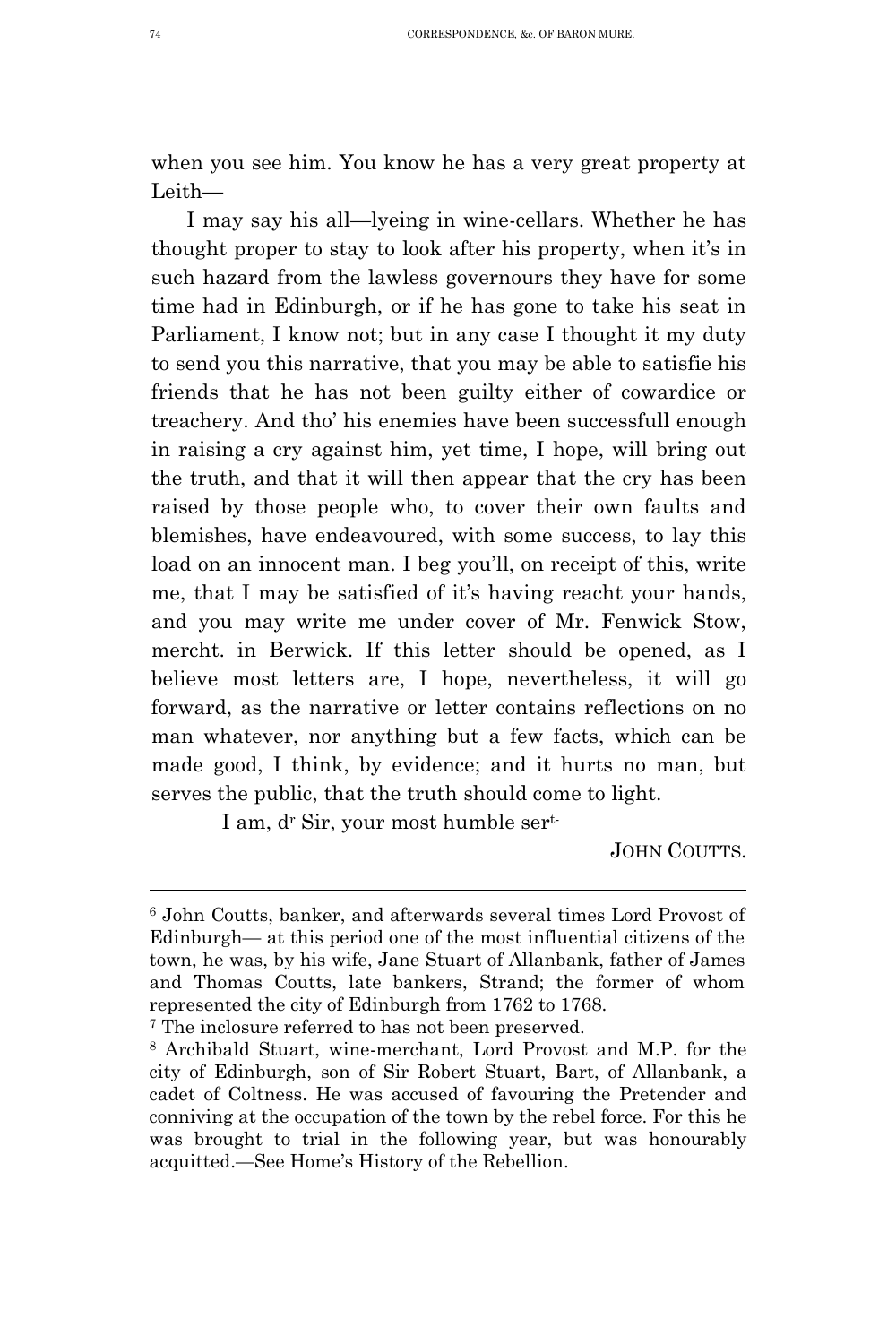Since writting this, I took a resolution of writ ting you some things with regard to the springs of this cry against our friend, how it has been raised; but as the post is going, I have not time, but I shall soon again have occasion to write you. If anything is to be wrote in deffence of our friend, its proper to be known how the suspicion and cry against him first rose. This copy has been wrote by my son, very incorrectly, and, lam afraid, is scarce legible. If my letter by last post has reached Mr. Oswald, it matters not whether you can make out the reading of this or not; but if it has miscarried, you must make out this the best way you can, for I had not time to transcribe it.

### XXVII.

## MR. MILLER TO MR. MURE.

Glasgow, 10th Febry 1745-6.

Dear Willie;

I should have thought myself much to blame, after what I promised, for haveing ommitted so long to write you of the wonderfull revolutions which have happened here lately, if I had not been informed of the freedoms used at the Post Offices since the affair of Falkirk. I should have liked much to have given you an account of that affair, according to the impression I had of it when at Lithgow with the army the night of the defeat. It would perhaps have amused you a little to have compared such account with what I am now going to write you of the present situation of affairs.

I suppose by this time you are quite master of all the particulars of that memorable action, and might therefor avoid giveing them in detail. It is certainly extremely unaccountable, that Genl. Hawley should have lyen in his camp, and allowed the King's army to be attacked by a parcell of rebells. Upon the 16th at night he lay encamped within four miles of them. The weather next morning was extremely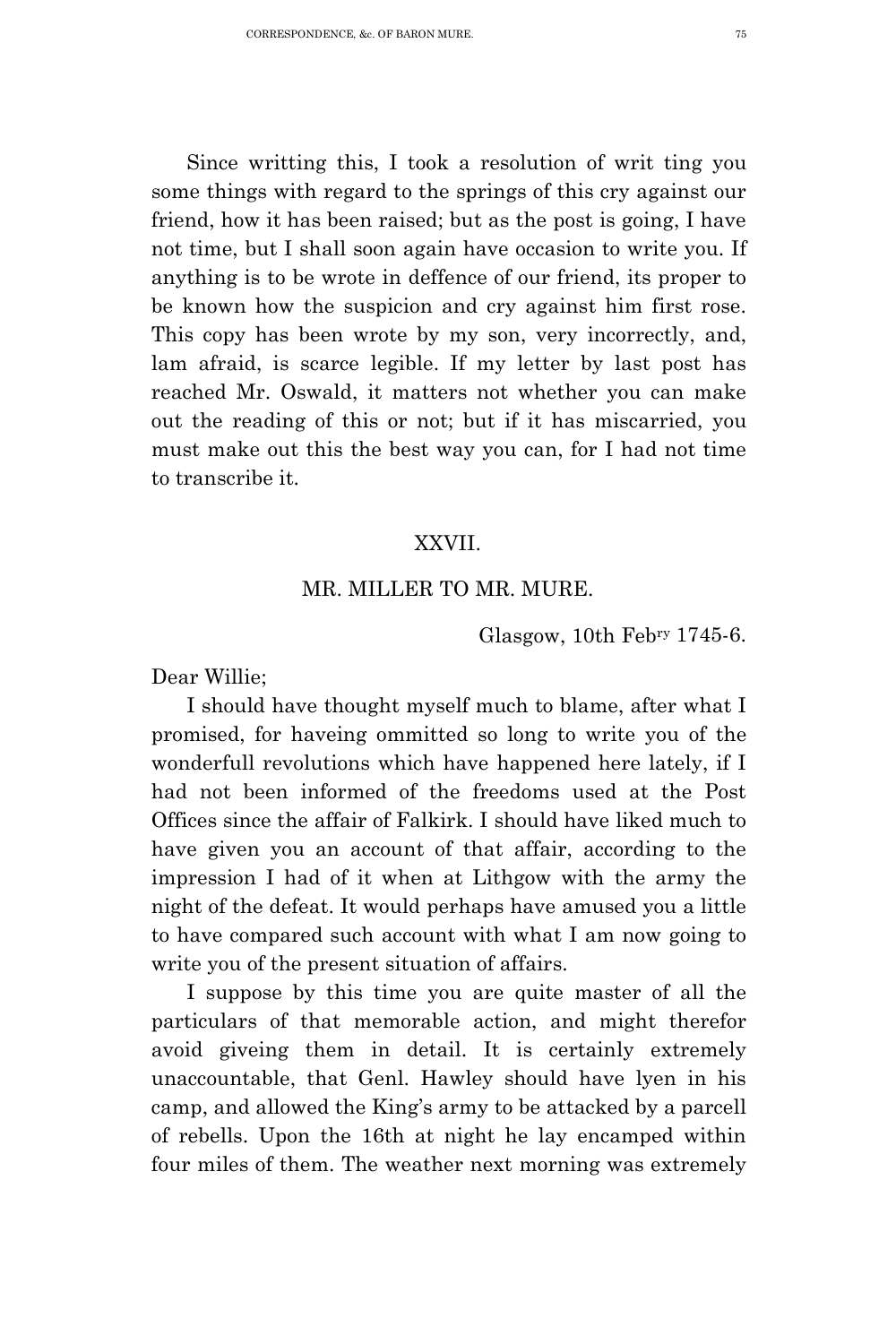favourable, and if he had then marched and attacked them, as every body expected, he must without all peradventure have beat them to the devill. God knows what was his reason for delaying his business. But so it was, he keeped his camp upon the 17th till two afternoon, when he had the mortification to see the rebells within two miles and a half, advanceing to attack him, before he knew anything of the matter. By this time it blew a hurricane of wind and rain. The Generall, it seems, thinking it dishonorable to be attacked in his camp, marched his troops towards a riseing ground to meet the enemy, by which means he shortned the distance betwixt him and the rebells, and consequently lost so much time, which he greatly stood in need of, in order to form his army. The whole cavalry were ordered to the high ground, which was the left of our army, and had taken up their ground timeously. The infantry followed with surprising spirit, considering the badness of the day, and that the storm was full in their face. But the rebells, perceiveing our troops upon their long march from the camp to the field of battle, hurried on to attack them; so that the attack began before our second line was quite formed, and most of the regiments which were formed, by the quickness of their march, and the steepness of the hill upon which they were drawn up, were quite out of breath, and appeared to be greatly discomposed. The cavalry, which were all upon the left and in front, with the first line of foot, received the enemy's fire with great composure, and went on very briskly to the charge; but were soon put into disorder by the fire from the enemy's second line. Upon which they turned back and run off in the greatest confusion. This struck a panick into the foot, which was greatly increased by the cries and confusion of many thousands of spectators, and by the violence of the storm, which in a great measure rendered their fire arms useless, so that, in less than eight minutes after the attack began, the whole army was in confusion and flying; whole regiments run off without fireing. Those troops which had been last upon the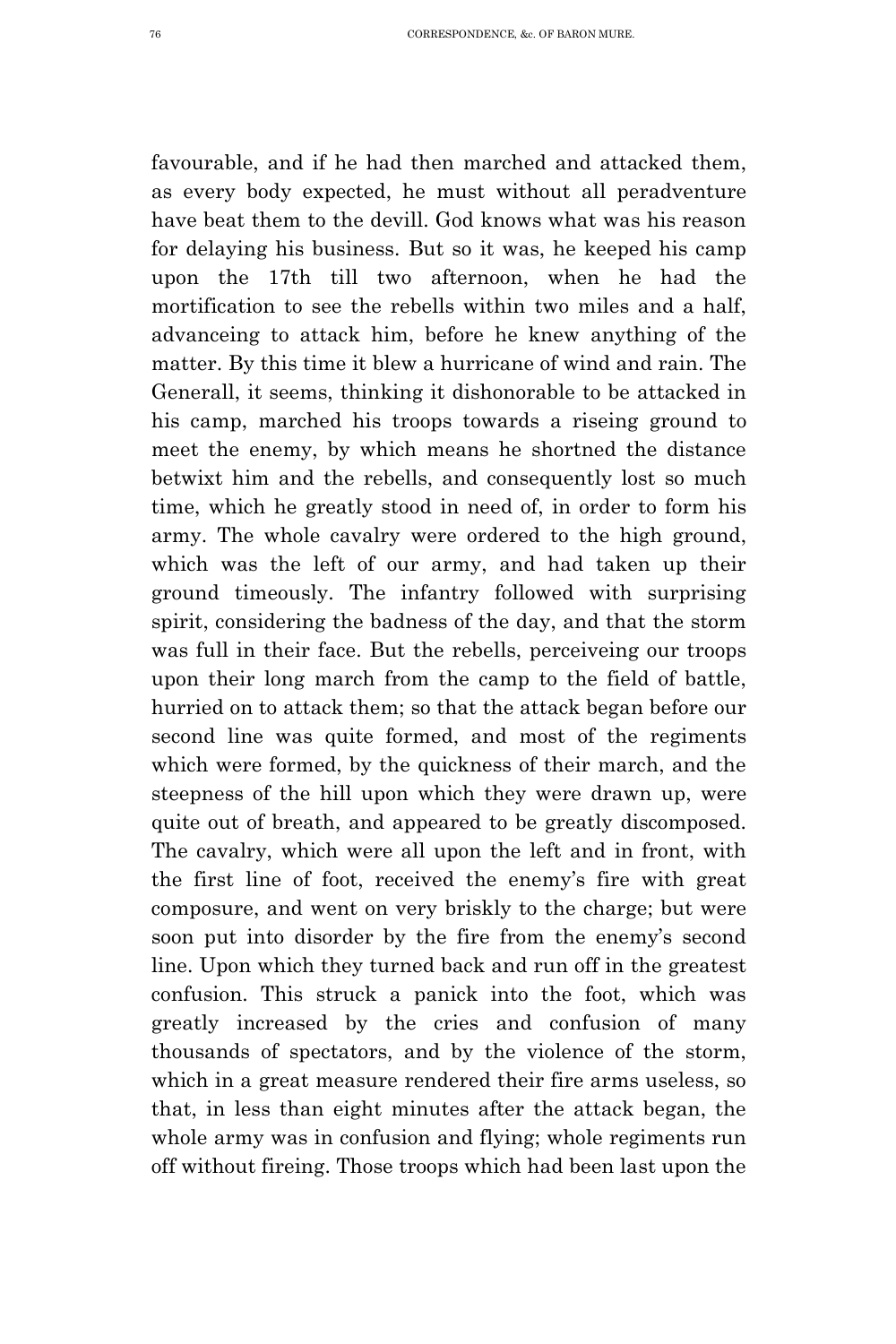plains of Tournay, were the first to make their escape. In short, the pannick was generall and strong beyond conception; and, had the rebells known how to have followed up their advantage, they must infallibly have cut the whole army to pieces. But, by some mistake of theirs, the pursuit haveing been for a little restrained, Genl. Husk took that opportunity of rallying a few troops upon the right wing, by which he has had the honor of saveing the King's army with a handfull of men not exceeding 800, mostly of Darrell's, Ligonier's, and Price's regiments; he received and repulsed the repeated attacks of a victorious enemy, and, after haveing keept the field of battle for a considerable time, till the flying troops had got safe to the camp, and were again formed in line of battle, he at length retired in the critical moment, and joined the army at the camp with the loss a very few men. I am absolutely perswaded, if we had known the condition of the rebell army, our people might have continued in their camp, or even on the field of battle, all night. But as our army were in a damnable pannick and consternation, and their arms quite useless by the excessive rain, it was certainly prudent in the Generalls not to run the hazard of being again attacked in these circumstances. This occasioned the retreat to Lithgow, which was attended with the loss of cannon, tents, bread, baggage, and everything else which could denote a defeat. In this action, our whole loss does not amount to more than 200 killed, and about 50 prisoners picked up on the retreat; for no quarter was given upon the field of battle. The rebells, its' said, lost double our number, mostly by the fire from Husk's men. This is the best account I could give you of this memorable battle, at which I was present, and in which about 7000 of the best troops in the world fled like so many children before half that number of undisciplined militia. I say half the number, because, tho' the two armies were near equall in number, yet only the clans (who were in the first line) engaged, the Perth, Athole, Angus, and other low countreymen, haveing fled upon the first attack. As to the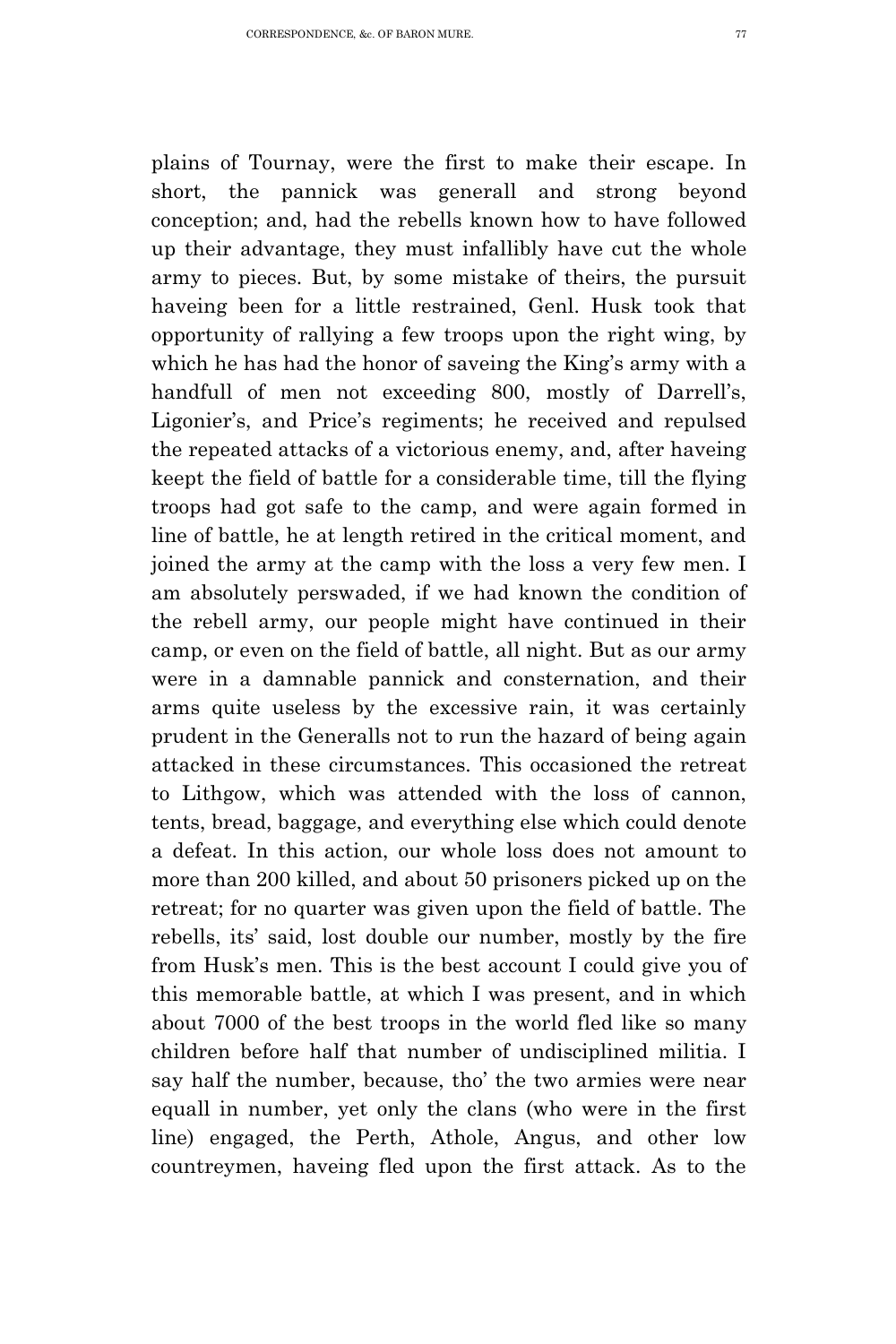consequences, they have been still more extraordinary than the affair itself.

Before this action, the rebells were confident they would allwise be able with their broad swords to break once through any battalion of men, and most of our military people, both officers and soldiers, seemed to be a little apprehensive that this might be the case. But the glorious stand which Husk made, with such a handfull of men, against their whole army, exhibited such a distinct proof of the advantage of fire arms and regular troops against these irregulars and their broad swords, as must certainly have greatly discouraged the rebells; while it has certainly, upon the other hand, augmented the spirits of our men, and their contempt for such an enemy.

There is a sort of enthusiasm arises from his presence in the army, which seems to be diffuseing itself through this whole country. We call him our Deliverer, and the people begin to entertain the greatest conceptions of him you can imagine. And no wonder indeed that it should be so, when we see that very army which a week before had the boldness to attack and defeat Genl. Hawley's, now flying with precipitation, and abandoning their enterprise, at the approach of that same army now headed by the Duke of Cumberland.

We have not yet heard the secret springs of this sudden change. But so it was, that, upon the approach of his Royal Highness to Lithgow upon the first of February, the rebels, that same night, with the greatest precipitation, fled beyond the Forth. Various causes it is said concurred to occasion this retreat. Ld. Jon. Drummond, (who has been bred in a regular army,) told the Chevalier and the other leaders, that, from what happened at the battle of Falkirk, he plainly saw they could not stand before regular troops. Some add that the clans, haveing observed that in every action they were exposed, while the low country people only consulted their own safety, refused to engage any more upon these terms.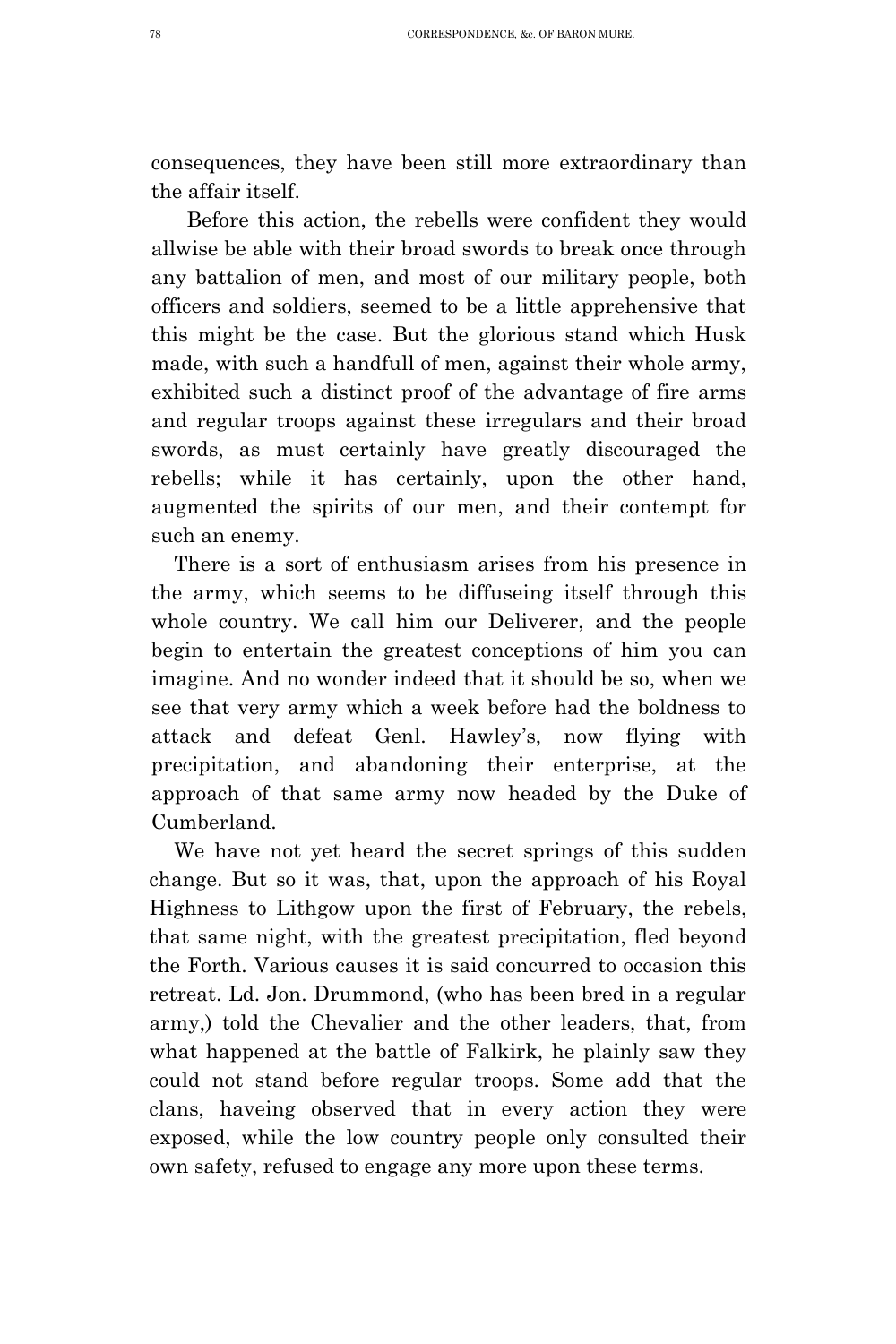The loss of some hundreds of their best troops at Falkirk, and of as many in the mad attempt upon Stirling Castle, may have perhaps also contributed to discourage them from standing another action. But, beyond all these, the presence of the Duke has most contributed to strike them with terror. I was told by a gentleman who was in their army when the accounts came of the Duke's arrivall at Edr. that he never saw such surprise and consternation as appeared amongst them, and that severall of the officers said it was now all over, for that there was no possibility of making their men stand a second engagement.

The Duke is now at Perth with his whole army. He found at Stirling, Down, and Perth, a good many cannon, some baggage, &c.; but as he was stopped some days at Stirling by reason of the bridge's being cutt, he has not been able to get up with any of the rebells. It is certain from all accounts that they are scattering over the whole north countrey. But what conduct the Duke is to observe upon this occasion nobody can tell. For my part I don't see what more he has to doe with them. In a month or six weeks the troops, properly distributed, will be able to pick up abundance for making examples of; and as we have 1740. squadrons both on the east and west coast, their escape may be rendered pretty difficult. I have tired myself with writing, but if it is agreeable to you, I can doe it with the greatest pleasure. All your friends here are well.

I am most sincerely,

My dear Willie Mure,

Your affectionate friend and obedt. servt.

THOMAS MILLER.

To

Willm- Mure, Esqr- Member of Parliamt for the county of Renfrew,

London.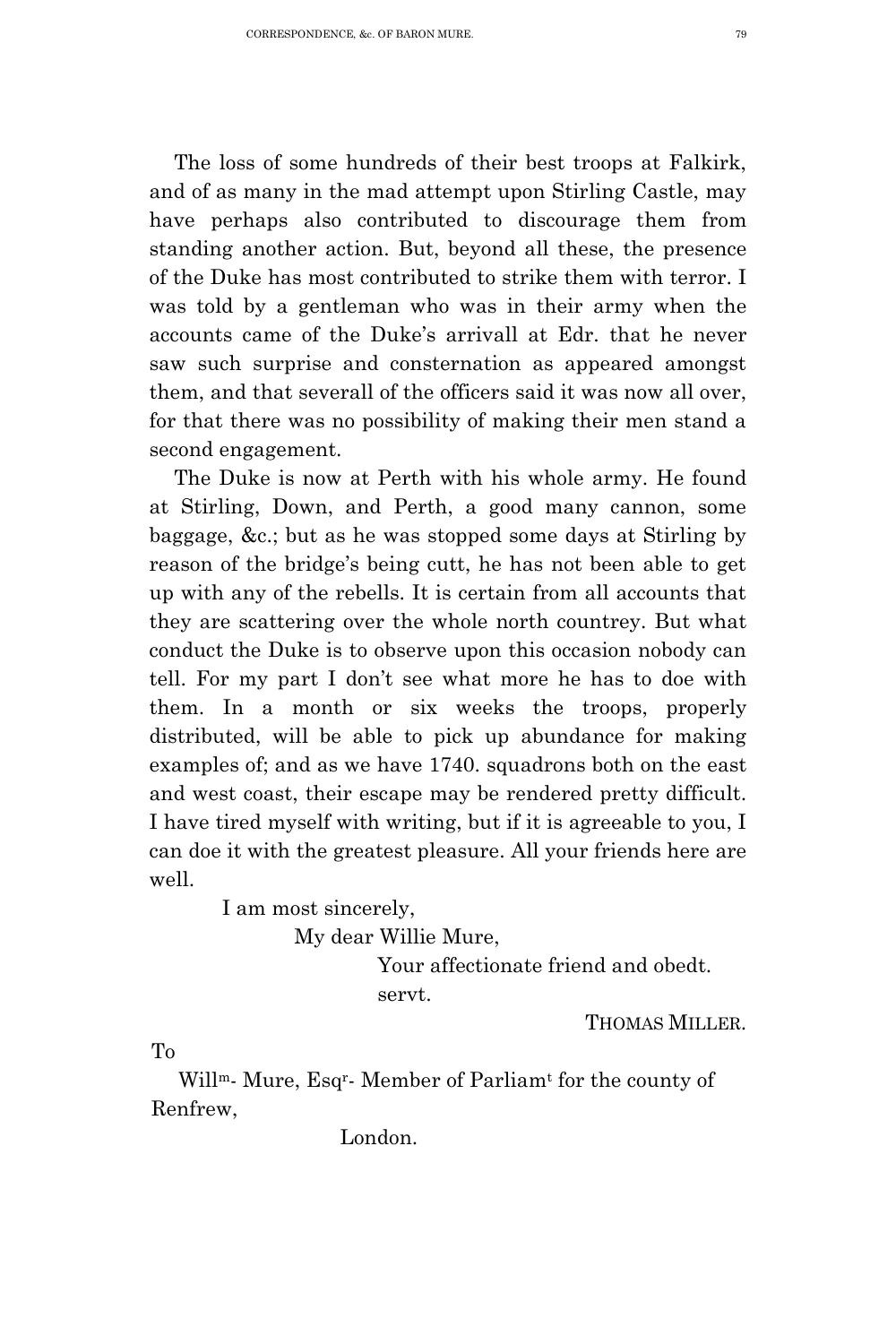## XXVIII.

#### 1746.

## THE HUMBLE ADDRESS OF THE JUSTICES OF THE PEACE, FREEHOLDERS, AND GENTLEMEN OF THE COUNTY OF RENFREW.[9](#page-15-0)

## TO THE KING'S MOST EXCELLENT MAJESTY.

Most gracious Sovereign,

We, your Majesty's most dutiful and loyal subjects, beg leave in the most humble manner to approach your Majesty, with assurances of our utter abhorrence of the unnatural rebellion now raised in this kingdom.

As the fate of war has of late deprived us of your Majesty's gracious protection, we now feel with double satisfaction the restoration of that just and mild government whose beneficent influence had by this daring rebellion been for some time withheld from us. Our distance from the seat of Government had no way diminish't our zeal and affection to your Majesty's person; while the happy effects of your royal virtues diffused themselves to the remotest corners of your dominions. Our near neighbourhood to the seat of rebellion encreased our horror of such dangerous and traiterous practices; while we saw with greater certainty the arbitrary principles on which they were founded, the violence with which they were conducted, and the anarchy and tyranny which they must necessarily introduce. Our zeal for religion, our affection to the publick, our gratitude to your Majesty, our concern for our own interests and those of our posterity, all combine to give us the strongest attachment to your Majesty's person and Government,—happy that, by your Majesty's permission, we have at least this opportunity of expressing these just and sincere sentiments, but unhappy

Ĩ.

<span id="page-15-0"></span>In Mr. Mure's hand, and drawn up by him. See David Hume's remarks upon this address in a subsequent letter, of date 27th Oct. 1775, No. cccv.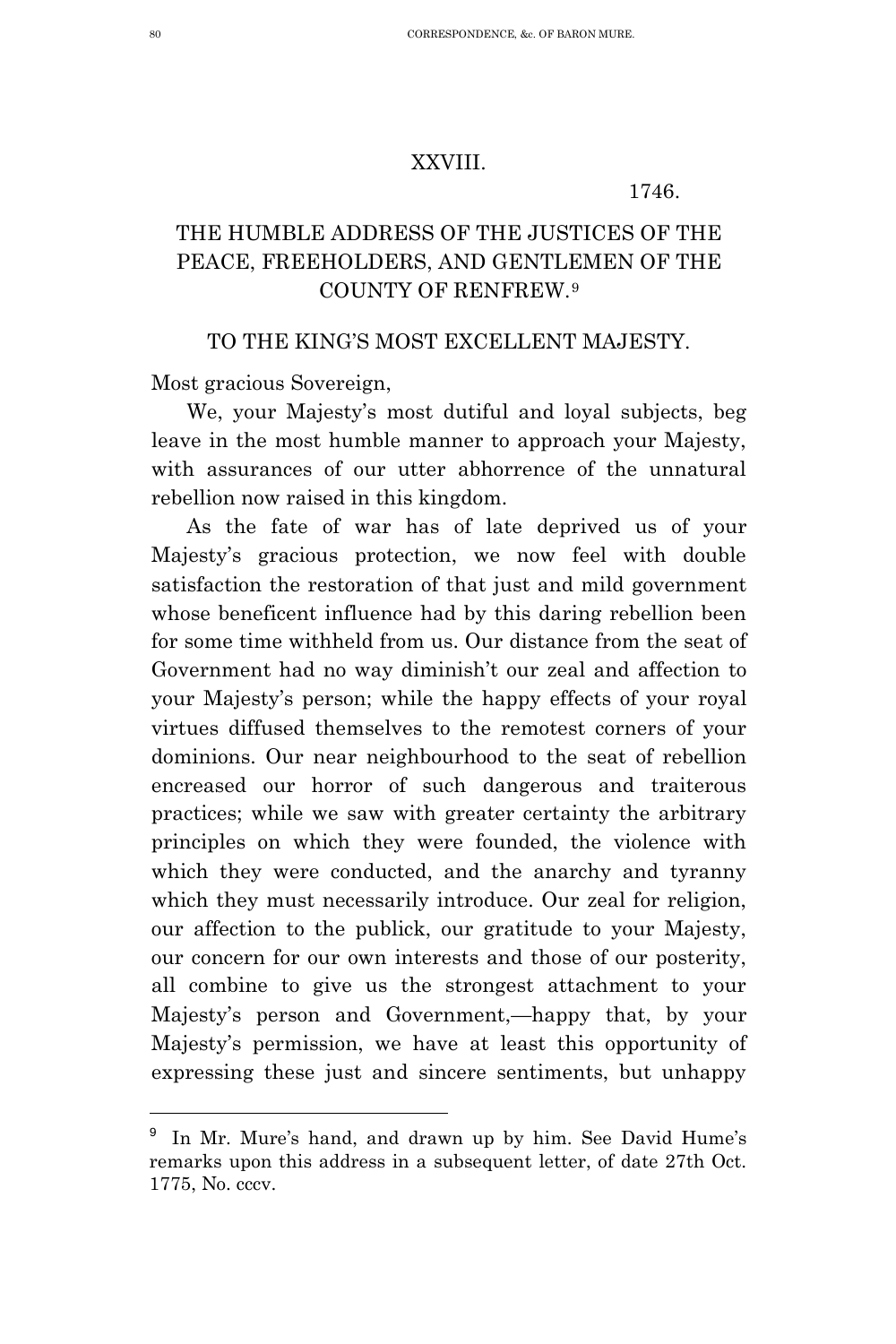that Fortune has hitherto deprived us of any more effectual or more vigorous methods of displaying them!

## XXIX.

## JAS. OSWALD, ESQ.[10](#page-16-0) OF DUNIKIER, M.P. TO MR. MURE.

London, 25 Decr 1746.

Dear Willy,

Tho' your passing this winter in the country will deprive your friends here of a pleasure, yet the reasons you give, and others which might be given, can not but meet with their approbation. The rebellion being now happily extinguished, must, as was easy to foresee, be necessarilly attended with

<span id="page-16-0"></span> <sup>10</sup> The right honourable James Oswald, of Dunikier, represented the Kirkaldy district of boroughs from 1741 to 1747; the county of Fife from 1747 to 1704; and again the Kirkaldy boroughs from 1754 to 1768, when he retired from public life. Throughout this whole period he was an active, useful, and upright Member of the Legislature. Lord Woodhouselee pronounces him a model of a virtuous and enlightened statesman; and David Hume, in several letters in this Collection, speaks of him in high terms of commendation. Even Horace Walpole, with the customary, but here unmerited stigma on his honesty, which seldom fails where a Scotchman is concerned, does ample justice to his talents, he describes him (in 1751) as "a man who was master of a quickness and strength of argument not inferior to any speaker in the House. The rapidity of his eloquence was astonishing; not adorned, but confined to business. He had come into Parliament about the time of Sir Robert Walpole's fall, and had consulted a friend whether the ministry or the opposition were likely to prevail. His friend recommended him to the former; his own sagacity conducted him to the latter; which being soon after victorious, he reproached his friend with the scrape into which he had drawn him. On the change he was made Commissioner of the Navy, which he resigned on the New Place Bill to keep his seat, but, wavering in his connexions, had no new preferment."—Mem. of Reign of Geo. II. vol. i. p. 51. Mr. Oswald afterwards filled several other important offices.

His correspondence, published by his grandson, the late General Sir John Oswald G.C.B. in 1825, contains but a scanty remnant of the many valuable documents formerly in the same repositories.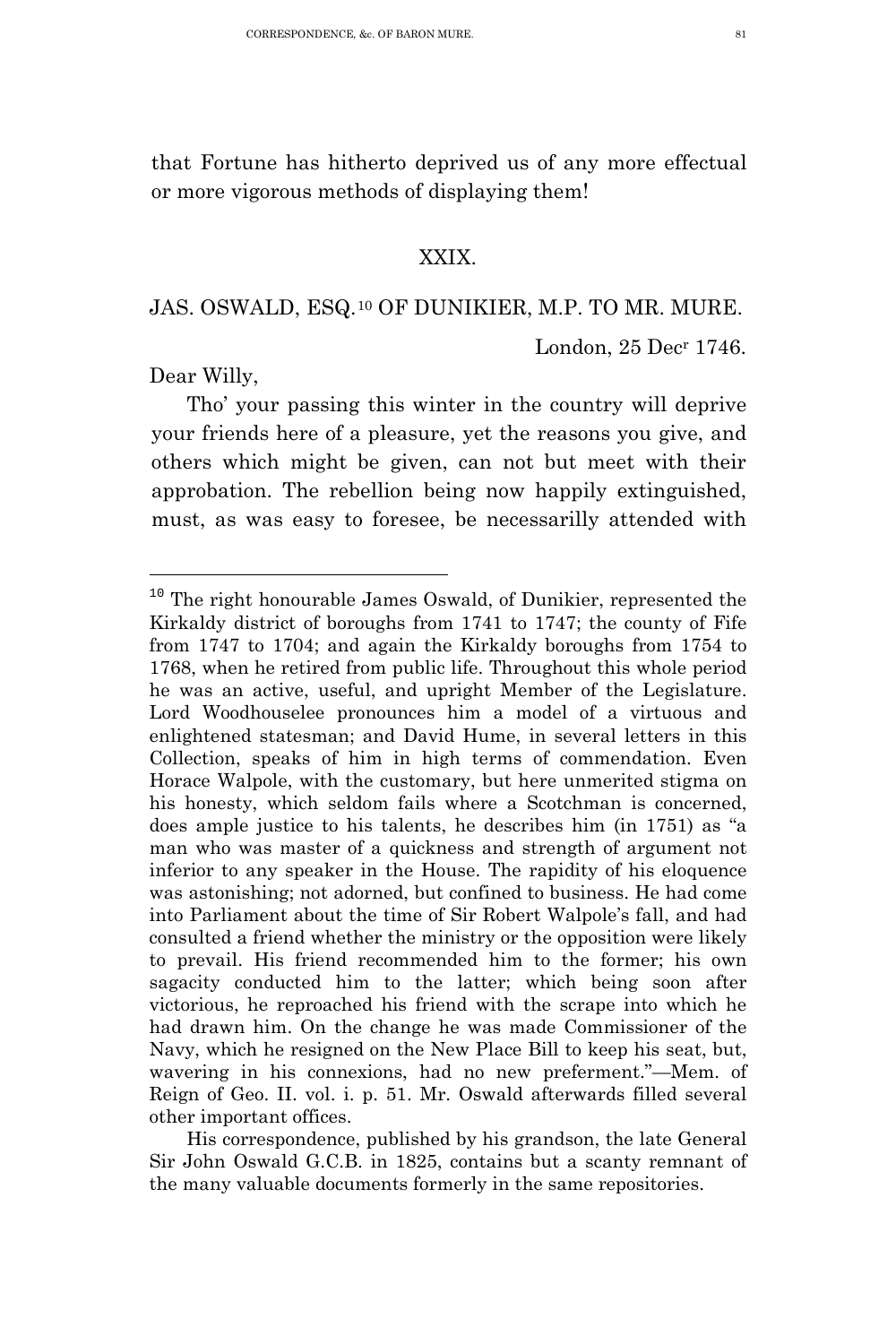confidence in a superior degree on the part of Parlt, which all who are friends to their countrey may resolve to watch, and give attention to, but which it were certainly vain and fruitless, perhaps imprudent, to oppose.

Our senatorial campaign opened as usual by speech and address, both decent. One thing however happened, which, had it come from any other quarter, must have recalled to every body's mind the ancient senates of Rome, not indeed the ancientest of all, but those however under the first of their Emperours. Sir John Barnard objected to the address as not expressing a high enough approbation of the measures projected, nor expressing sufficiently the just expectations we might form of their consequences. Mr. Pelham opposed the amendment, and showed very clearly the dangerous consequences attending adulation to the Throne. The incident, you will say, was ridiculous enough; and indeed, had the amendment come from any other quarter, I should have imagined it either a piece of factious adulation or jocular humour. But from S<sup>r</sup> John it proceeded singly from the high, vulgar, native English expectation, of beating France by every confederacy whereof England is a part. Every winter has its favourite topick of expectation. That of this is the taking of Marseilles by the Austrian army, and laying all Provence and Languedoc under contribution. Was it not that one has the opportunity of observing this folly every season, it would really astonish one to see how this possesses the vulgar of all ranks, from St. James's to the Change. The passage of the Var, the magnanimity and firmness of the King of Sardinia, with his last words to his son, recommending fidelity to his allys, in case the small pox should have cut him off, are in every body's mouths. Within these eight days four Dutch mails were due, and nothing less than the taking of Toulon and Marseilles was expected; the first by the mob, the last by the politicians; for that it seems is the project. The mails are arrived, but contain no particulars worth notice as to the progress of the army in Provence. One thing, however,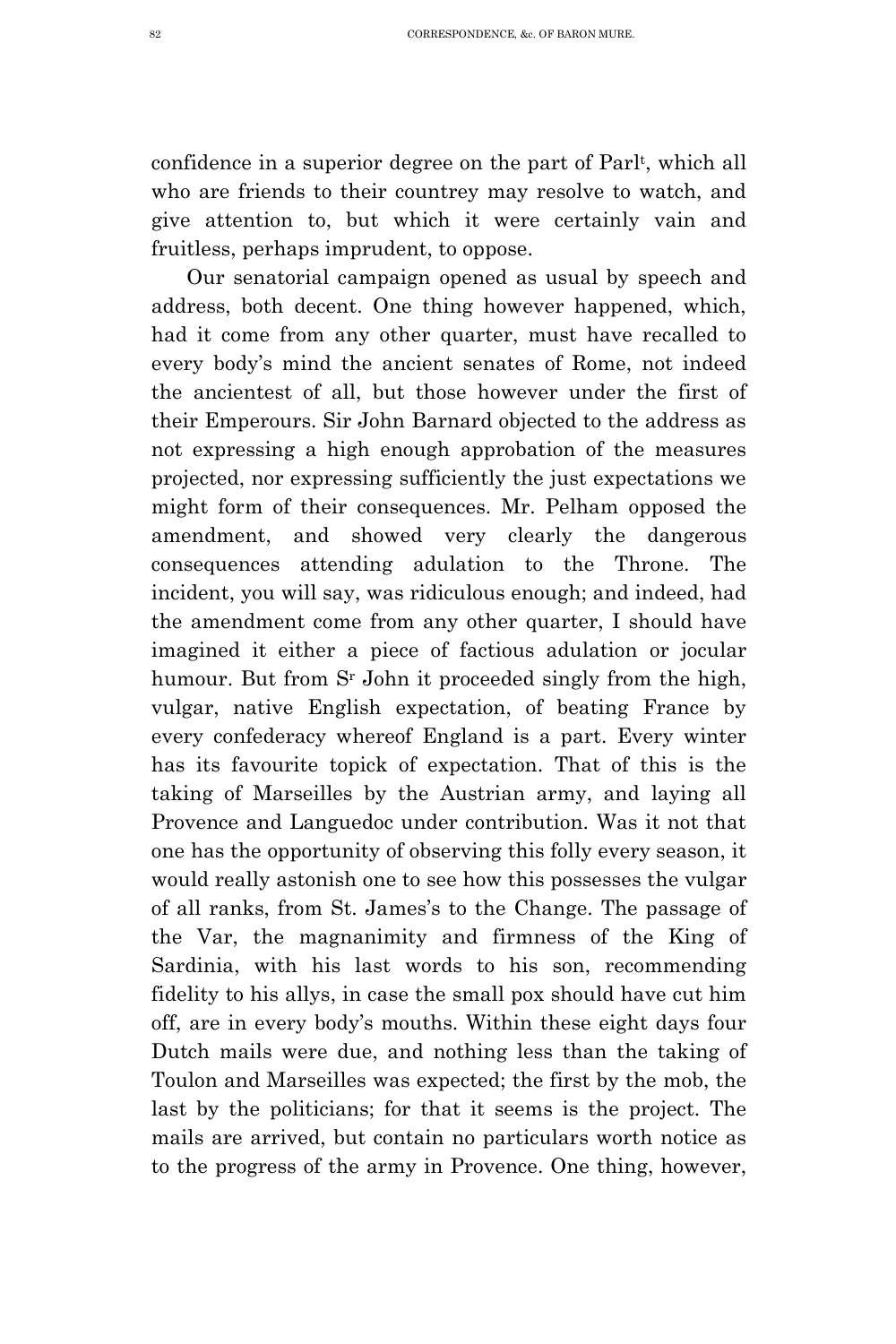they have brought, which may possibly produce strange consequences, and is in itself already a very fatal affair, should it even proceed no further. A dispute having arose in Genoa betwixt the Austrians and the inhabitants, some of the latter having been abused by the former, while drawing some corn to be shiped on board for the coast of France, both sides took arms, and a good deal of bloodshed ensued. Whether this has been the effect of French faction, or a mere Genoa quarrel, is not determined. But t'is certain that great city runs a great risque of being pillaged, or perhaps has already been pillaged, from this accident. The Genoese soldiery was not disarmed, and t'is said has gone to attempt to raise the blockade of Savona; so that the politicians are in high expectation from the consequences of this event, and begin to speculate a good deal upon the character of Mons. de Botta, the Austrian General left in Italy, who some say is of a Genoese family, and has been all along strongly suspected by the K. of Sardinia, whom he has done all he could to set by the ears with his mistress.

War more vigorous than ever is the word here, all but in England. For this purpose we have already had the Budget opened, as far as the supplys go, leaving the project with respect to foreign affairs, as to particulars, still open. The sum intended and own'd by the ministry is about eight millions seven hundred thousand pounds, as follows:— 2,000,000 by the Land Tax; 750,000 by the Malt; 1,000,000 by the Sinking Fund;  $4,000,000$  by Annuitys, att 4 p.  $c^t$ ; and  $1,000,000$  by a Lottery, att 4 p.  $c^t$  on Annuitys. The  $4,000,000$ at 4 p.  $c<sup>1</sup>$ , are raised by open subscription, and allow'd with this bonus of having 110 for 100 subscribers, which makes 4£ 8s upon the capitall. It is reckoned the cheapest bargain ever has been made for the publick for such a sum, and is the product of Sir John Bernard, adopted by the ministers, who did him the justice to acknowledge it; in return to which he complimented as highly their readiness to receive it.

Such is the confidence, and such the wealth, real and